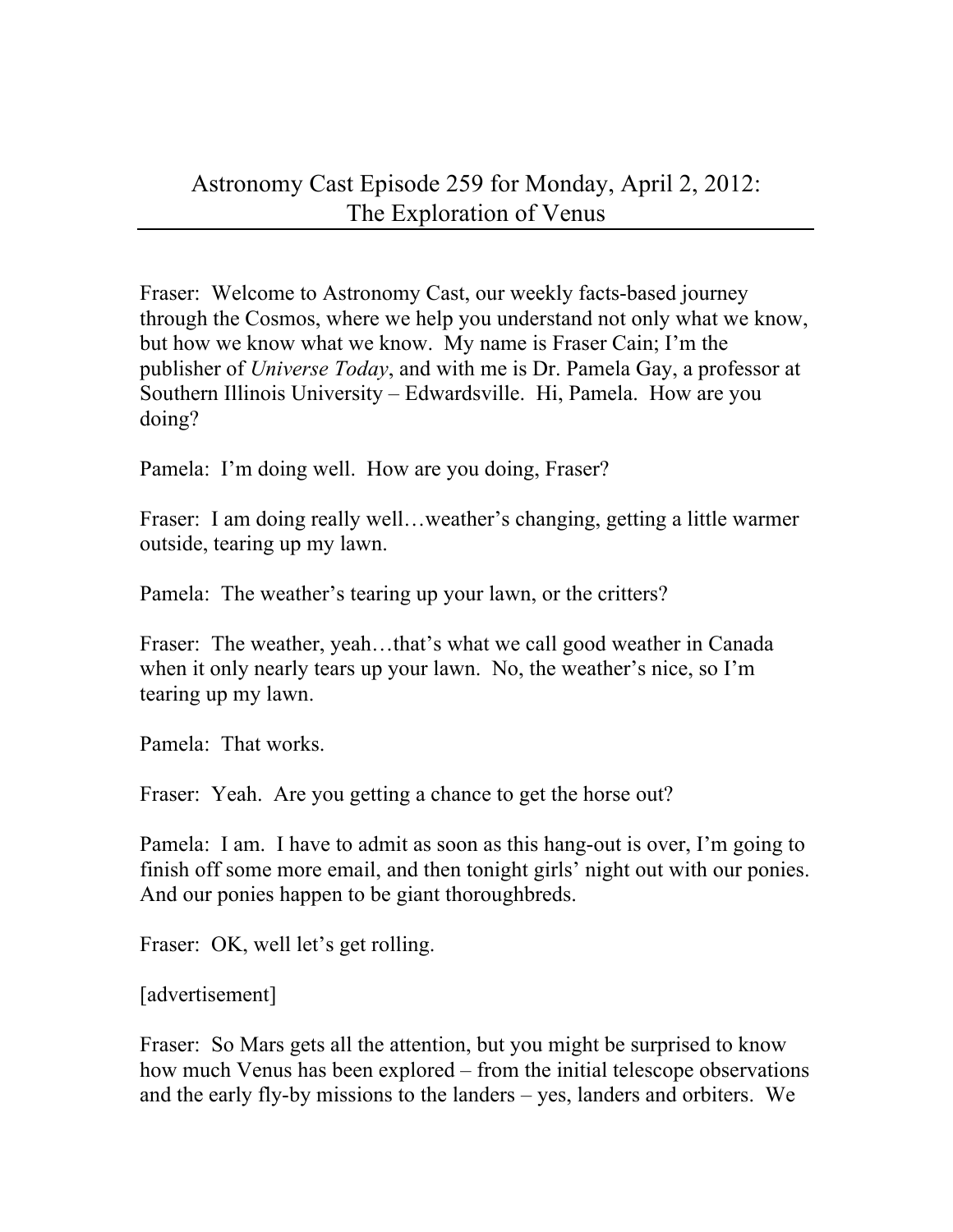know quite a lot of about Venus, but the planet sure didn't give up its secrets easily. So let's kind of go back in history. So Venus…even fairly recently science fiction writers had this idea that Venus was this warm, wet world. I can remember actually as a kid reading…you're going to have to help me with this. I think it was like a Isaac Asimov or Ray Bradbury story about these kids who were, like, in school living on Venus, and it always rained and was always cloudy, and then for one brief second it sort of cleared up – once every 20 years.

Pamela: I know exactly the story you're talking about that. They made a movie out of it, and I remember seeing it in fourth grade, and I was just like "Oh, that's so sad," because like one kid got left inside…

Fraser: …left inside when it cleared up on Venus for the first time in like every 20 years, but of course, really that kid was a lucky kid as the other kids went outside to die a sulfuric acid rain death, so I think that was the lucky kid. So let's go back and talk about the exploration of Venus because I find Mars because I find…we know Mars eats spacecraft, but you can see Mars, and we can see things and say, "Let's go over and explore there." Venus…really scientists had no idea what was going on on Venus.

Pamela: No, so we've made attempts to study it from the planet Earth.

Fraser: Well, Galileo first helped figure out that it was a...

Pamela: Right, so we were able to see from studying it on Earth that it had phases, it had an atmosphere when it passed in front of the Sun during the Venus transits. We were able to see as it went in that there's clear signatures of an atmosphere, and it was that signature of an atmosphere that made us think this must be another Earth-like world that we can go just walk around on and be happy in the atmosphere. The first studies that really started to look at its surface used radar in 1961, the Goldstone Radar Facilities, and Deep Space Network were able to bounce radio signals off the surface, start to get ideas of the fact that this is a nice, rocky planet, but then that whole nice, rocky planet sort of became hellish, rocky planet when the very first spacecraft to get there successfully got there actually 50 years ago this month in 1962.

Fraser: So was there like up until those spacecraft got there, they still didn't know that it was a hellscape.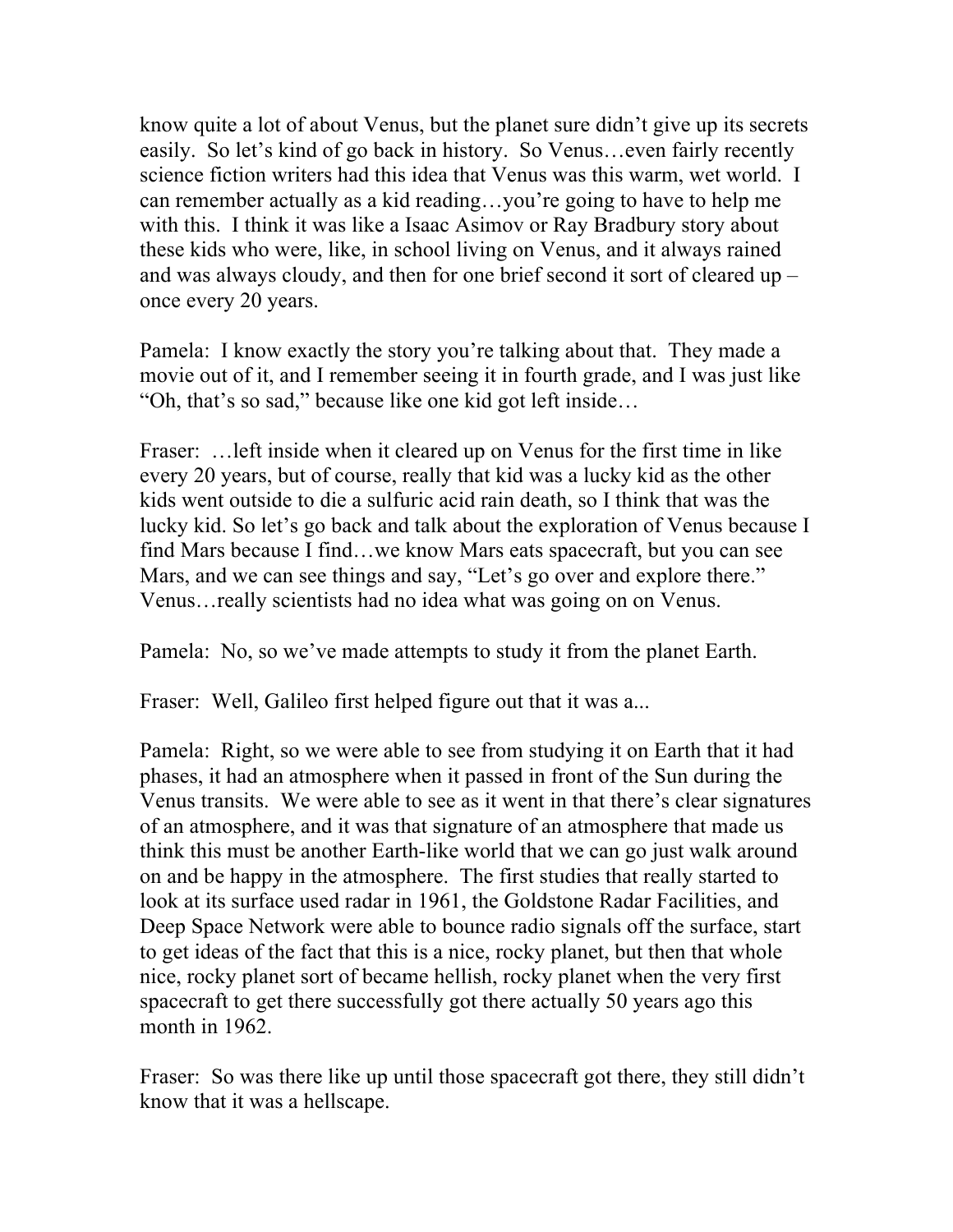Pamela: No! We had no way of measuring the planet's temperature from here, and without knowing that it's a planet with sulfuric acid clouds and temperatures of many 100s of degrees, you just can't figure that out. So it was actually the American mission Mariner II that did a fly-by in 1962…and it had two purposes: it was measuring the magnetic field (which really wasn't there), and it was measuring the temperature. And the temperature that it measured was 490-590 degrees kelvin, which is sort of like let's-justvaporize-everything temperatures.

Fraser: Yeah, hottest planet in the Solar System…

Pamela: Yeah, it shocked everyone.

Fraser: Hotter than Mercury...

Pamela: Yes, although we didn't know that at the time. We just knew that it was hellishly hot. So that was problematic, and from that first U. S. mission to make it there successfully, many different nations have tried to explore Venus: the planet that likes to eat spacecraft, and one of the things that I find kind of interesting is, whereas Soviet missions to Mars liked to crash with verve, it was the Soviet's missions to Venus that were over and over and over successful.

Fraser: But you say over and over successful, but those Venera missions (Is that how you say it -- Venere? Vernera?)… Yeah, I love the iterative process about how they accomplished that just astounding feat. I mean, they went from…

Pamela: Ten soft landings! Ten soft landings! That's just awesome!

Fraser: Yeah, people have no idea. I mean, they went from just smashing probes into the atmosphere, and just seeing what happened, and then learning from their mistakes, and improving their techniques all the way to the point -- and I don't want to ruin the ending, so yeah…

Pamela: It's kind of amazing. They had some problems with their initial missions. Venera  $I - it$  was the first mission successfully launched to another planet, but it didn't survive. It had issues, so…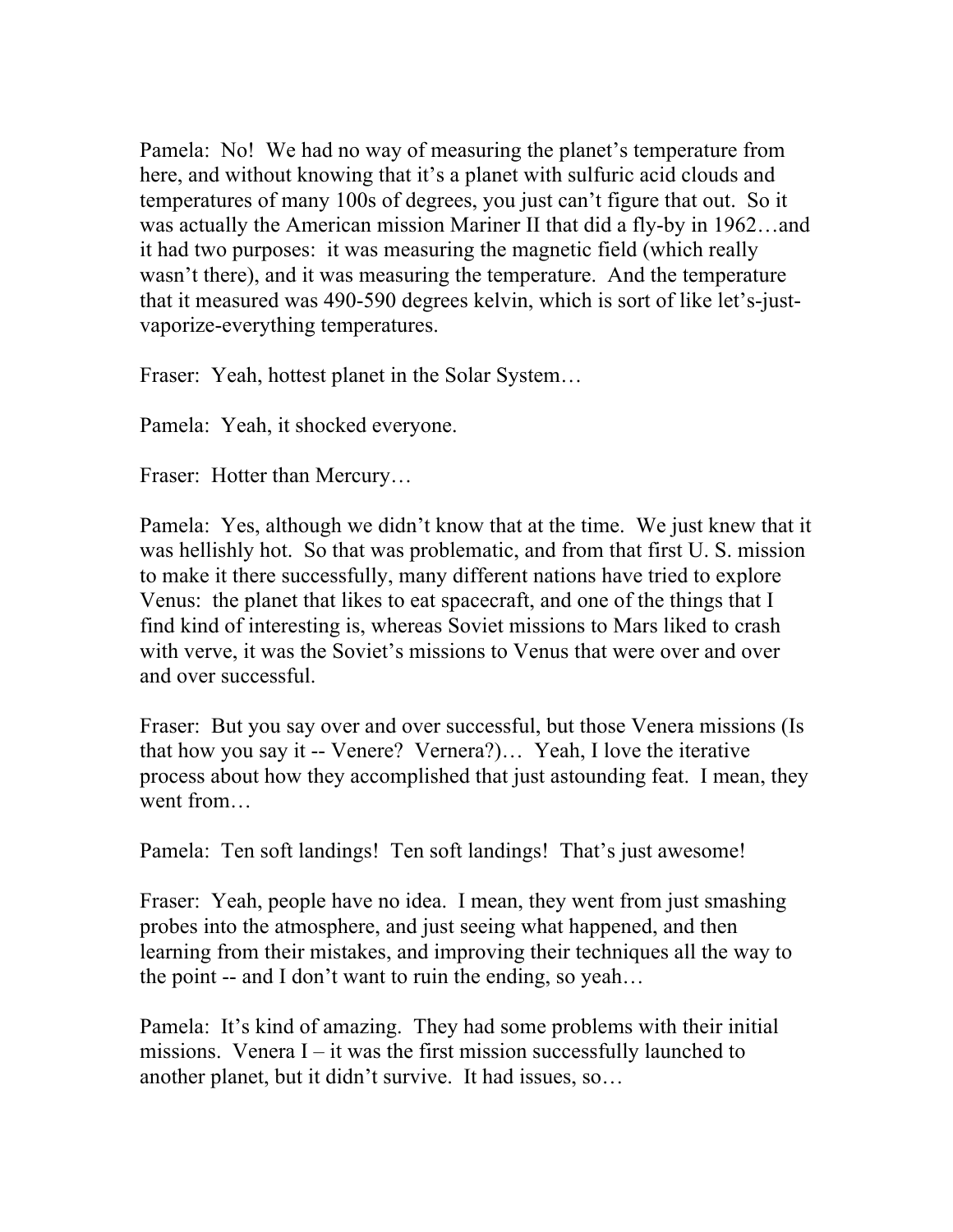Fraser: Like, didn't even make it to the...

Pamela: Well, it made it, but it didn't really return anything useful, so… It was awesome! It had all of the pieces it needed, but then it had an orientation sensor malfunction, but it got into a parking orbit, it left the parking orbit, headed toward Venus, life was going fine until that one sensor failed. Then in '64 they launched Zond I, but it didn't successfully make it either, so they had all these issues initially, and America just kept doing well in those early days, where in '67, Mariner 5 was able to go measure the magnetic field some more; in 74, Mariner 10 flew by on its way to Mercury. It took ultraviolet images of the clouds, and they were able to tell with the ultraviolet images that the clouds had various different structures to them, and these amazing high winds, so there was early science and the Soviets they just kept plugging away until they got it to work, and so it was Venera 3 in '66 that actually became the first spacecraft from any nation to make it to the surface of another world. Now, it crashed into that surface, but…

Fraser: That's a landing. I mean, you know...

Pamela: It's a form of landing.

Fraser: It's a landing in my book.

Pamela: But to think that they were doing this in '66 when your pocket calculator had more "everything" ability than that spacecraft had. It made it all the way from Earth to another planet, through that other planet's atmosphere, and simply failed to stop in time -- and that's pretty astounding.

Fraser: Yeah, any landing that doesn't completely vaporize your spacecraft is a good landing.

Pamela: Yes. So it was Venera 4 in '67 that was finally able to start returning good science results. This was a mission that directly measured the atmosphere of Venus, and this was where we started to move from "Wow, it's hot!" to "Oh, oh, wow! There's something screwed up here," because we were able to discover that the atmosphere is 95% carbon dioxide, which was completely different from what we had expected, and we were able to finally start getting back information on the temperature, the pressure, and the density of the atmosphere, and this is an atmosphere that is so thick it has a tendency to crush spacecraft, and when the air pressure on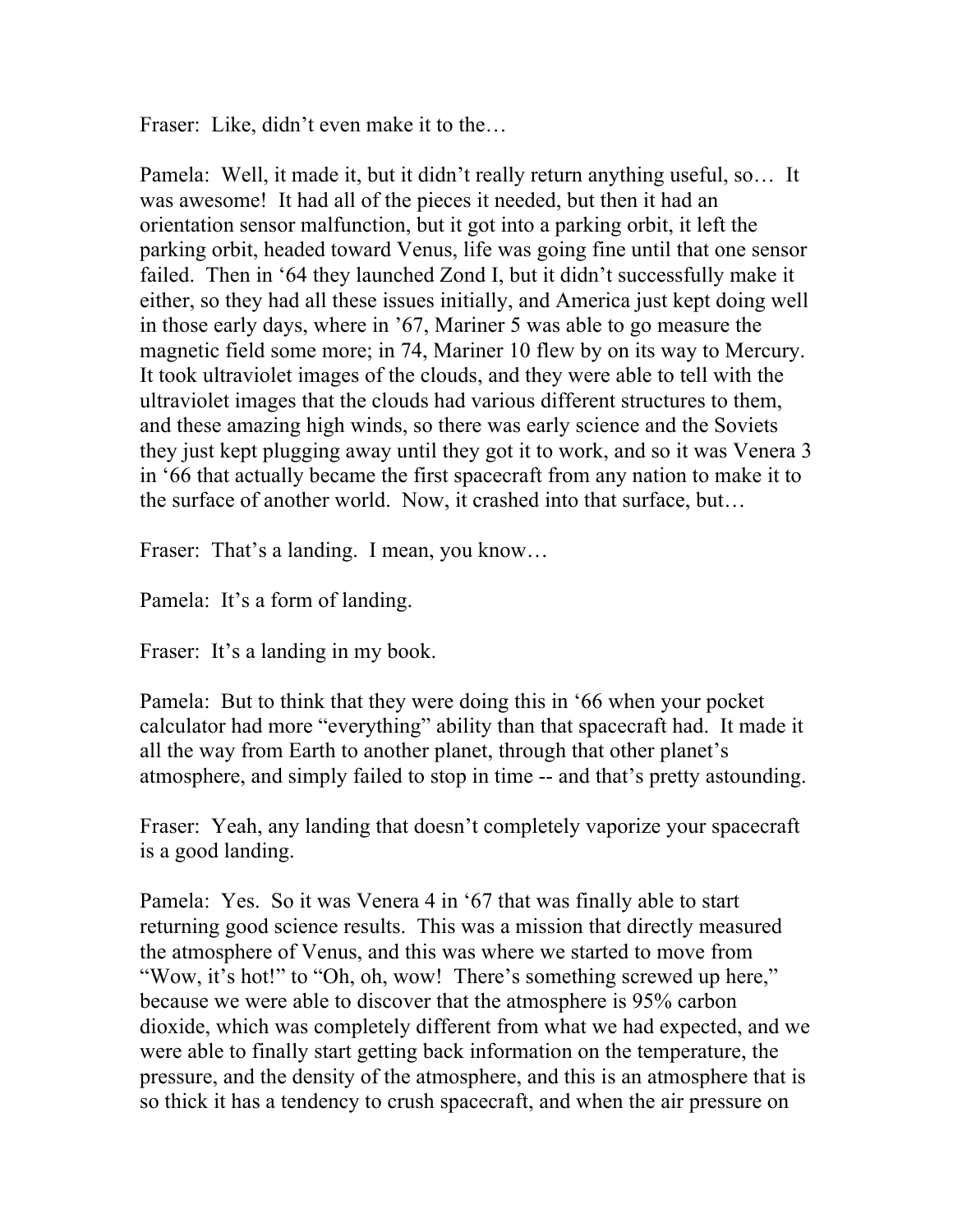another planet causes machinery to go "whump!" to just smush down into small pieces – that's a thick atmosphere. But that's Venus.

Fraser: We need to give people context. When we call it atmosphere, that's only because it's formed of carbon dioxide and surrounds the planet, but the reality is that this stuff is so thick – what's the equivalent? It's like  $1 \text{ km} \dots$ 

Pamela: It's 75-100 atmospheres.

Fraser: Yeah, and that's the equivalent of you being 1 km below the ocean.

Pamela: Yeah.

Fraser: So you know when you, like, dive down, and you're 10 feet, and your ears are, "Oh, I'm feeling a little pressures in my ears," and you dive any further and you're like "Oh, I'm getting a headache," and you dive down a little…or think about those WWII shows about the submarines where they go down to "300 meters!" and they can hear the bulkheads buckling…yeah. That kilometer down below would take any…almost any submarine ever built and go [cracking noise], and this is the kind of engineering challenge they were dealing with, and they had no idea this is what they were facing. It was like "Let's send in a probe and see what happens to it, and we'll use that as our criteria for the next probe."

Pamela: And one way to think about this is right now the pressure inside your body is precisely matched to the air pressure pushing on your body, and it's one atmospheric pressure on your skin. It's 75–100 times that amount of pressure, so if you imagined all the sudden you go from this nice, happy equilibrium to 100 times the amount of pressure on your skin, you'd sort of die, and spacecraft don't like it either. So that was figured out in the late '60s, basically making everyone in the various space agencies rethink how they designed landers going to Venus, and also making all the science fiction writers a little bit sad because, well, colonies in Venus just aren't in our future.

Fraser: But this was…I mean the Americans I don't think ever [missing audio]. Did they have a lander planned?

Pamela: Well, we did actually work to land things, and the Venus Pioneer probes in the late '70s sent a series of atmospheric probes through the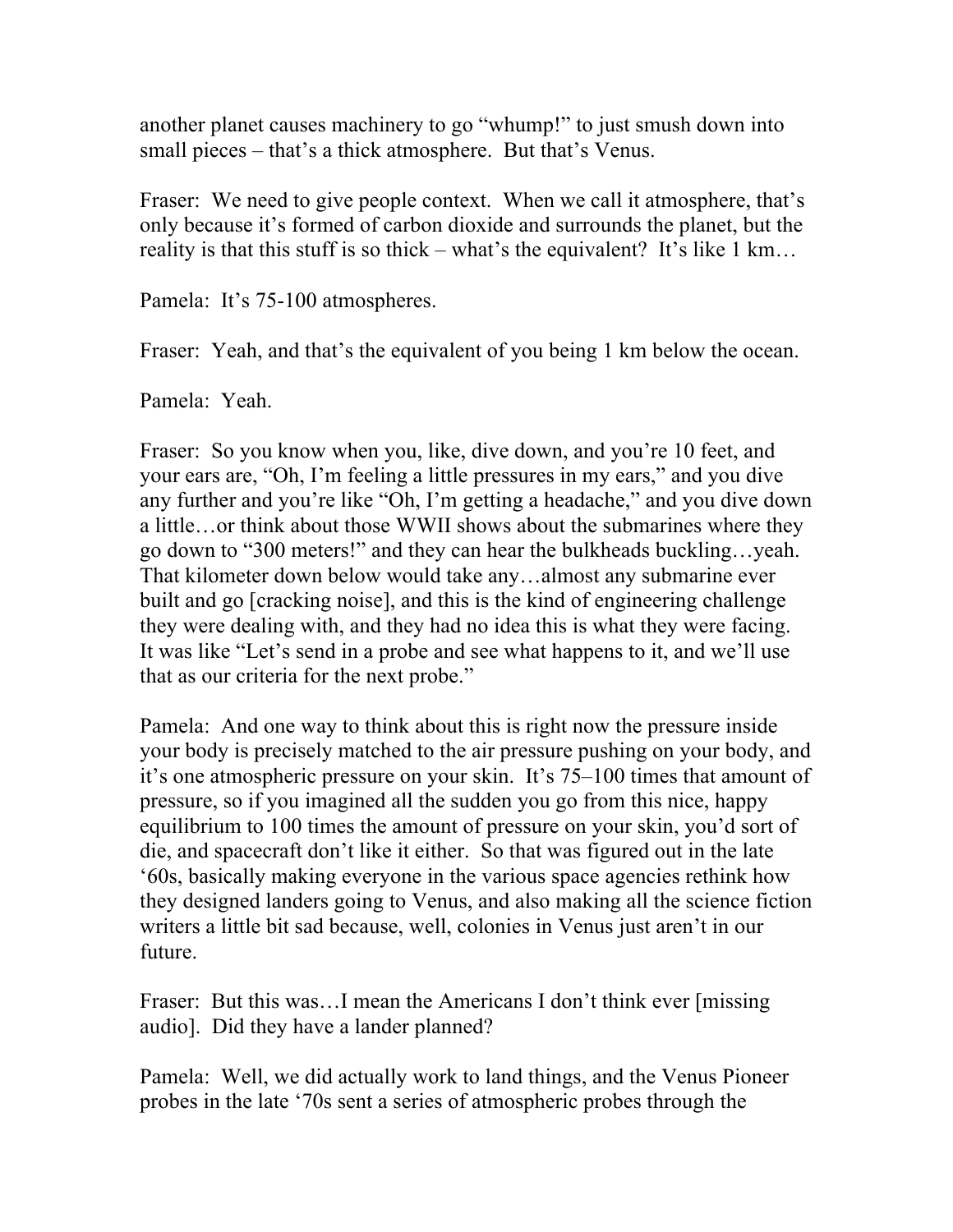atmosphere. These were balloon-born; they were floaters. So they sent the probes down, and when you have a…100 atmospheres, it's easy to float things through the atmosphere. This was actually a problem with some of the Venera spacecrafts. They didn't make it down to the surface before the batteries ran out because you're buoyant in that type of an atmosphere. So with the Pioneer program in the late '70s, we sent a series of four different probes through the atmosphere, and they descended on December 9, 1978. And they traveled about a third of the way around the planet, taking data as they passed through the atmosphere, and it was from these and other spacecraft that we realized the atmosphere isn't just high-pressure, but it's also winds that are extremely turbulent. So as the variety of different spacecraft that have passed through this atmosphere did their job, basically, they were experiencing lovely things like suddenly getting plunged 1-3 km down in the various downdrafts. So if you've ever been on an airplane that experienced turbulence, you might have suddenly experienced the airplane dropping a few meters -- well, this is a few kilometers. This…

Fraser: Can you imagine if they ever do try to land humans there? It's going to be just the worst turbulence.

Pamela: Right, and it was really the Vega probes that…these were balloonborn. They had helium balloons, they embedded them in the atmosphere, they flew them around in the atmosphere for hours and hours taking data, trying to understand the atmosphere, and they're experiencing these huge plunging downdrafts as they don't so much orbit as they float like any old weather balloons do. And I don't think we're ever going to try to put humans within our lifetimes. I won't beg off…

Fraser: Near the surface…

Pamela: Yeah, there's just some things you send the robots to do.

Fraser: I think we're going to talk about this later on, but one of the really interesting things about Venus is that at a certain altitude above the cloud layer, or within the cloud layer, you get a point where the air pressure and the temperature are the same as Earth, right? And so you could actually go…you wouldn't be able to breathe the atmosphere, but you could go out and sit out on the deck of your balloon, or your…

Pamela: So Cloud City?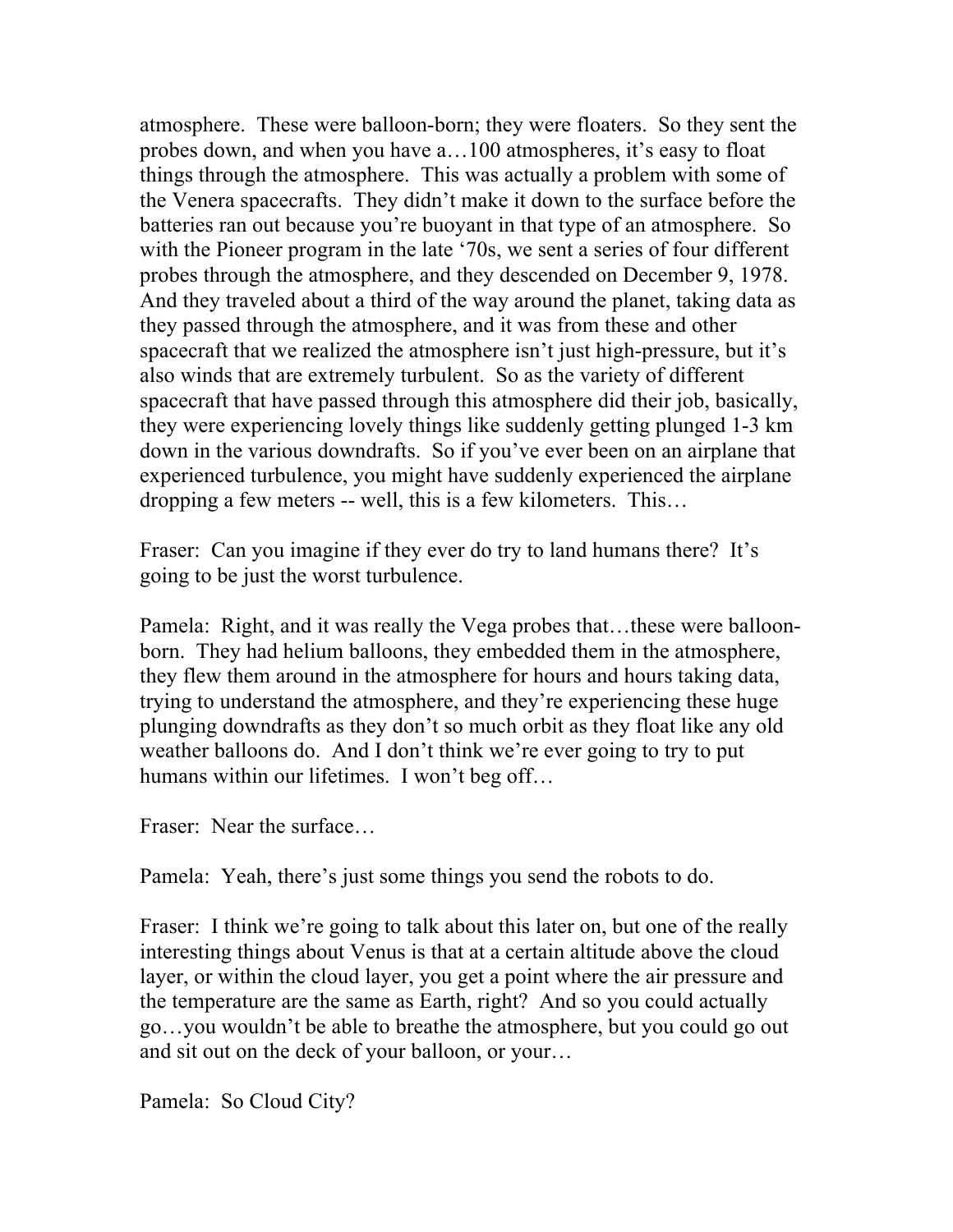Fraser: Cloud City on Venus! Your re-fueling station on Venus, and in your shorts and t-shirt (well, OK, so there's sulfuric acid)…in your environmental suit… But the atmosphere would feel the same pressure as Earth and the temperature would be the exact warmth of Earth. It would just be, like I said, it would just be this driving sulfuric acid rain, so you wouldn't be able to see more than a few meters, but my point being, it's not completely inhospitable to life. But we've done articles on this in the past, and every time, I go, "Oh, we should totally build a Cloud City."

Pamela: Well, so that becomes a problem of trying to support it because you're not exactly going to be able to re-fuel your helium balloons. Hot air balloons don't exactly work in that type of atmosphere, so you start to run into problems of how do you maintain your Cloud City, so…

Fraser: Again, these are details that do not concern me. I just want my Cloud City.

Pamela: [laughing] Yeah.

Fraser: So, let's go back to some real, actual missions. The Venera missions -- you've got these ongoing challenges -- the Pioneers, the balloons to reach the surface of Venus and not die. You've got, you know, engineers going back to the drawing boards, and then having to go back to the drawing boards to re-design their drawing boards so that they can figure out what kind of capabilities would actually make a mission. So let's continue that story.

Pamela: Yeah, it was really kind of amazing in the early '70s, (we're jumping around the decades, and I apologize for this) when they were trying to figure out how to handle this, they had…the first successful landing on Venus was in 1970, and this was Venera 7, and it was able to send back information for 23 minutes, and it sent back surface temperature readings of 455-475 degrees Celsius. This is 855-885 degrees Fahrenheit, so this is a very bad day, and so it was successful. They again had success with Venera 8, and it made additional pressure measurements, but while they were doing all this, what they found was the atmosphere of Venus -- it's 22 miles thick, and they had to sacrifice a lot of spacecraft to get to those things. Earlier missions just plain died. I mean, poor Venera 5 and 6 (these are two missions from '69), they actually died 18 km above that surface because that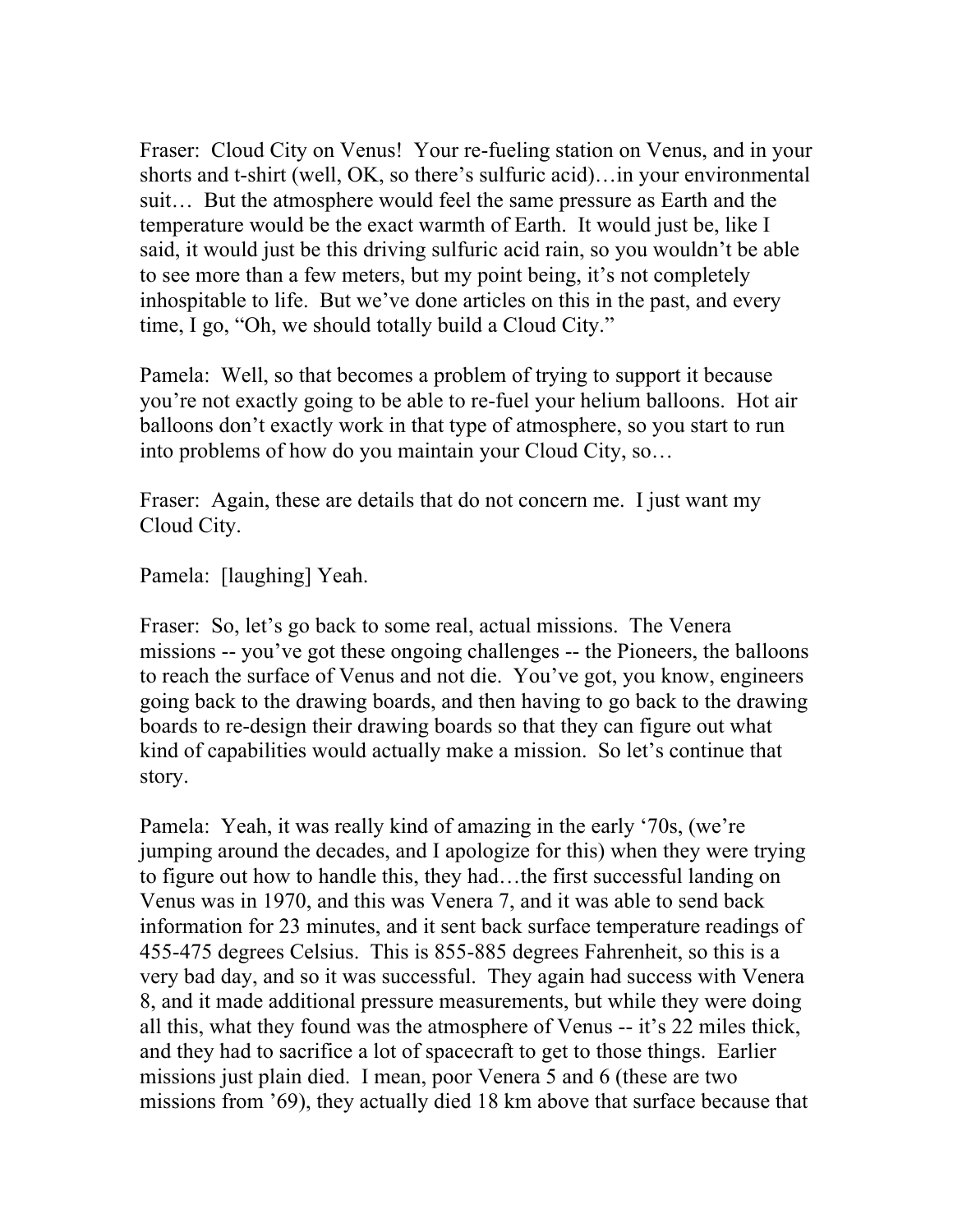cloud layer that starts 22 km up gets thicker and thicker and thicker and thicker, and when those missions hit 18 km, they just got crushed into oblivion. So the Soviets had to figure out: OK, we need to build stronger, more capable, basically, exoskeletons to put onto their spacecraft to get them to succeed, and it's really amazing how quickly they were able to overcome the problems they had with Venera 5 and 6 to get 7 and 8 to successfully work.

Fraser: Right. And I mean, at a certain point, you have to think about what the mission's going to look like. You're essentially trying to take a ball of metal, and then trying to carve out a little space in the middle that maybe can do some sensing, but you've got to have these instruments that have got to be able to be outside and be…actually make some detections, and sense their environment, and that's really hard when you're also trying to protect the poor thing from this hellscape that you've dropped this thing into. Total kudos to them, I mean, they really had some engineering "chops" to be able to figure out this happy balance to do some science, even take pictures [missing audio] while you're in this pressure.

Pamela: Right, so it was really amazing, and the more they studied, the more nastiness they found. It was with Venera XI and XII, where they started to include cloud droplet analyzers that allowed them to start to understand the chemical composition of the atmosphere, and what they found was that the atmosphere was filled with chlorine and sulfur and it was alive with lightning, so you have to now worry about your spacecraft getting "zotted," you have worry about the hydrochloric acid, you have to worry about chlorine, you have to worry about sulfur, all of these different things are trying to destroy your electronics while you're reaching out with your little sensor and saying, "OK, I just need a little bit of this cloud to figure out what's going on around me," and it was really amazing! And the Soviets just kept innovating and innovating, and in '81 with Venera 13, OK, they'd made it through the atmosphere, they'd made it through all the chemistry, all the pressure through all the temperatures… they made it to the surface, and they got a probe that lasted for over two hours on the planet's surface, and...

Fraser: Was the first one that landed the one that lasted for two hours?

Pamela: This wasn't the first one that landed, but it was the longest one that landed, and it was the first one to send back color pictures, and it just was this hellscape of clouds and yellowy-red soil, and it worked to excavate and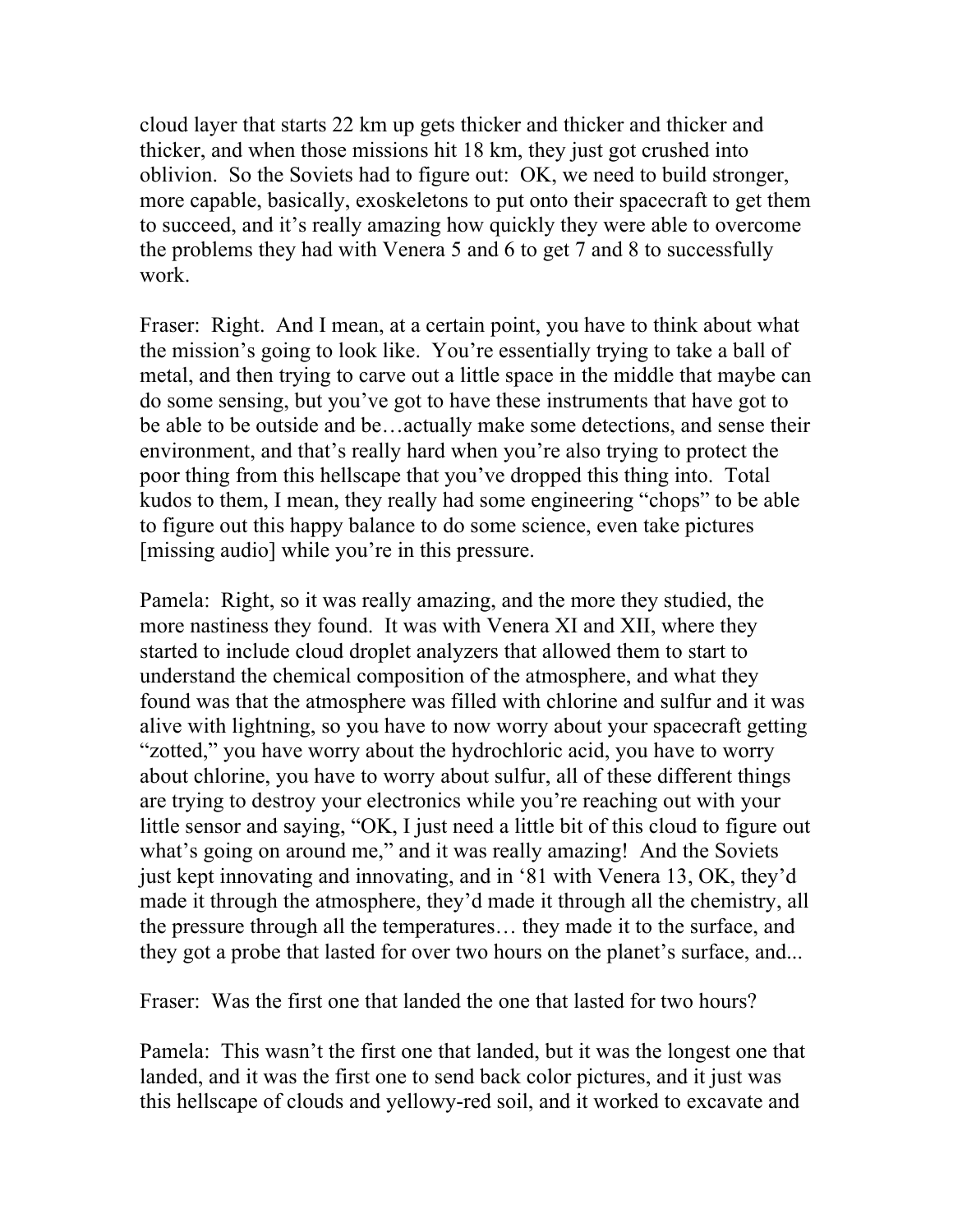send back soil samples. And once they got there with Venera 13, they got there again with Venera 14, and this was a mission that then found: this is a planet while it doesn't have plate tectonics like Earth, it does have seismic activity. There were earthquakes detected, so now we have shaking, rattling and rolling, high pressure, sulfuric acid atmosphere… They found other acids in the atmosphere as well. It just couldn't get any worse really. It was just gross.

Fraser: And again, once again, to go over this point again and again, they had to engineer the spacecraft so it could communicate these terrible mysteries back to orbit, and get it back to Earth. So again, but you need an antenna, and you need an antenna outside your spacecraft, and you need to have an antenna that can communicate through 22 miles of sulfuric Hell, so I think that was again, just a phenomenal… so how long do these spacecraft last? You said the first one lasted like two hours?

Pamela: They lasted a few hours each, and the balloon-born experiments were the ones that lasted the longest. Vega 1 and Vega 2 lasted for 46 and 60 hours, and those kept themselves up at a more reasonable pressure. They still survived those amazing downdrafts of 1–3 km drops, getting forced down by the winds, so those were pretty amazing.

Fraser: So what was the end, then, of the Venera mission? How did they finally wrap it up?

Pamela: Well, so they kept going, and in fact, they 're still going today with new plans. In the '80s, with Venera 15 and 16 -- these were missions that had fairly high-resolution imaging capabilities. They mapped the atmospheres of the planets; they basically tried to understand what is this amazing weather patterns that we're looking at. They also started to send radar dishes to the planets so that we could get better resolution than we can get from here on the planet Earth. Let's face it -- if you're trying to radar something at the distance from Earth to Venus, you're not really going to be able to pick up that much detail. Put the radar dish in orbit around the planet, you can start to be able to make out features. It was those Venera missions that were the first to realize this is a planet that also has amazingly large shield volcanoes. So now we have a planet with giant shield volcanoes, hydrochloric, pyloric acid, sulfuric acid…all these things in the atmosphere, huge phosphoric acid – all these things. It just kept getting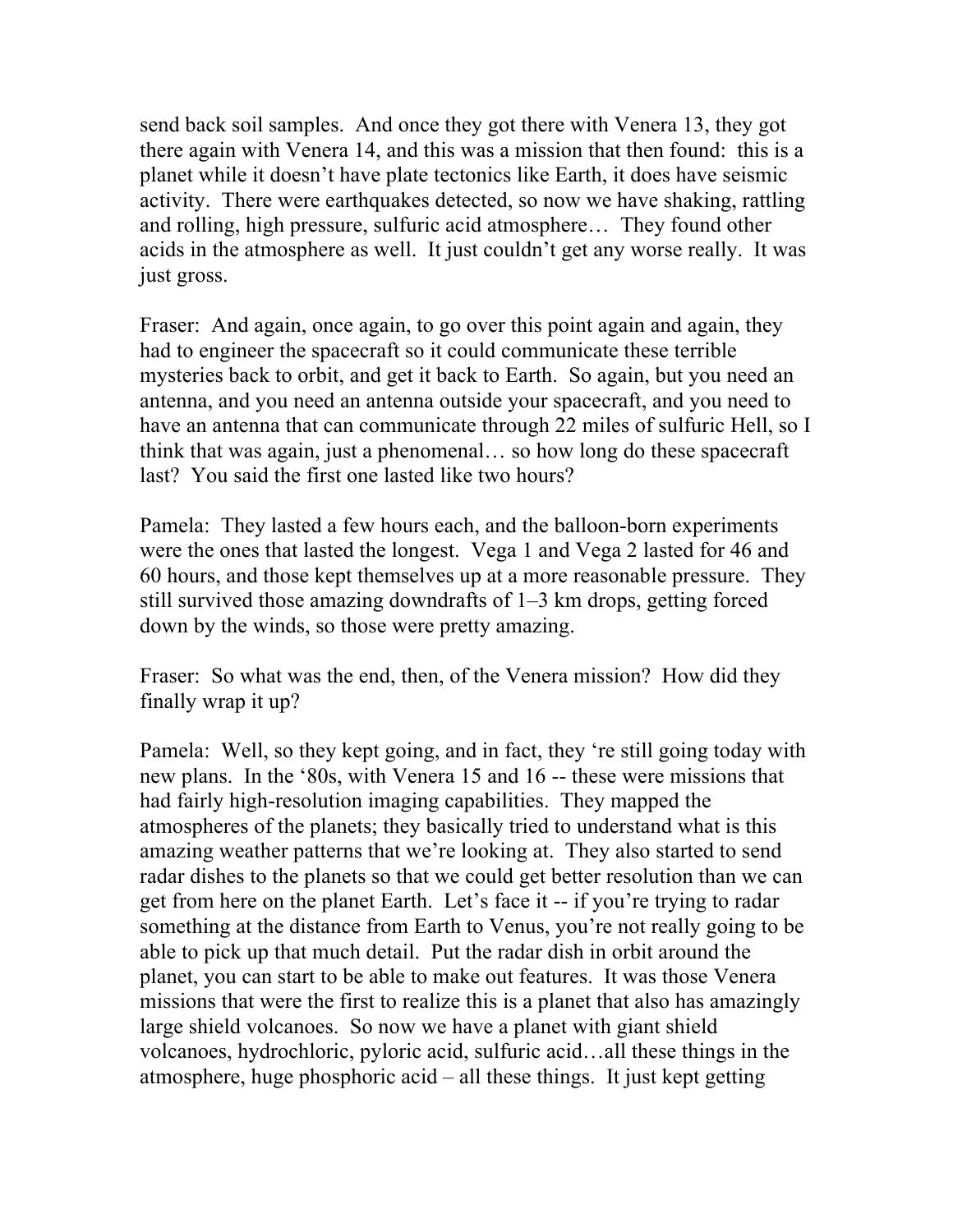more like your childhood understanding of Hell, or Dante's inferno as we looked more and more.

Fraser: So now fast forward, though. Then we had the Magellan, which was a very successful NASA mission.

Pamela: So it was really kind of amazing. The Soviets managed to take advantage of every single launch window to get to Venus from the early '60s all the way out to the mid '80s, and then there was a gap, and the gap admittedly had something to do with political upheavals all over the planet. That happens, and…

Fraser: Walls coming down, that kind of thing...

Pamela: Right. Right, so the Magellan mission by the United States was the next big mission. It launched in '89, it got there on August 10, 1990, and this was a mission that had a high-resolution -- compared to everything earlier -- radar on it, and it was able to start to radar image the surface of the planet down to 100-meter resolution. So you're looking at: every pixel in these images is slightly larger than a square version of a football field, but that's still pretty good resolution, and it was allowing us to make out that there were canyons and volcanoes and all these amazing features on the surface, but it continued to show us that there's no evidence of plate tectonics, and hinting at the fact that maybe Venus has this weird crust that every once in a while just completely upheaves itself in some sort of mass volcanism all across the planet. There weren't a lot of craters found, and when you don't have plate tectonics, you have to wonder, "Where did all the craters go?" And so this is something …we're still trying to understand this today.

Fraser: Yeah, and when you see those yellow, kind of gold pictures of Venus, not the ones where it's this gray or like [missing audio] yellow – those are from some of the old Mariner stuff, even some of the newer stuff from Venus Express, but when you think about where you could see the surface geology – that was all done by Magellan. And there were some wonderful fly-bys that they did. I don't know if you remember this – you can still get these videos on the internet, we'll link to them in shownotes, but I remember watching them on television, like, back in the '80s, and it was, again -- blew my mind. It was beautiful pictures of...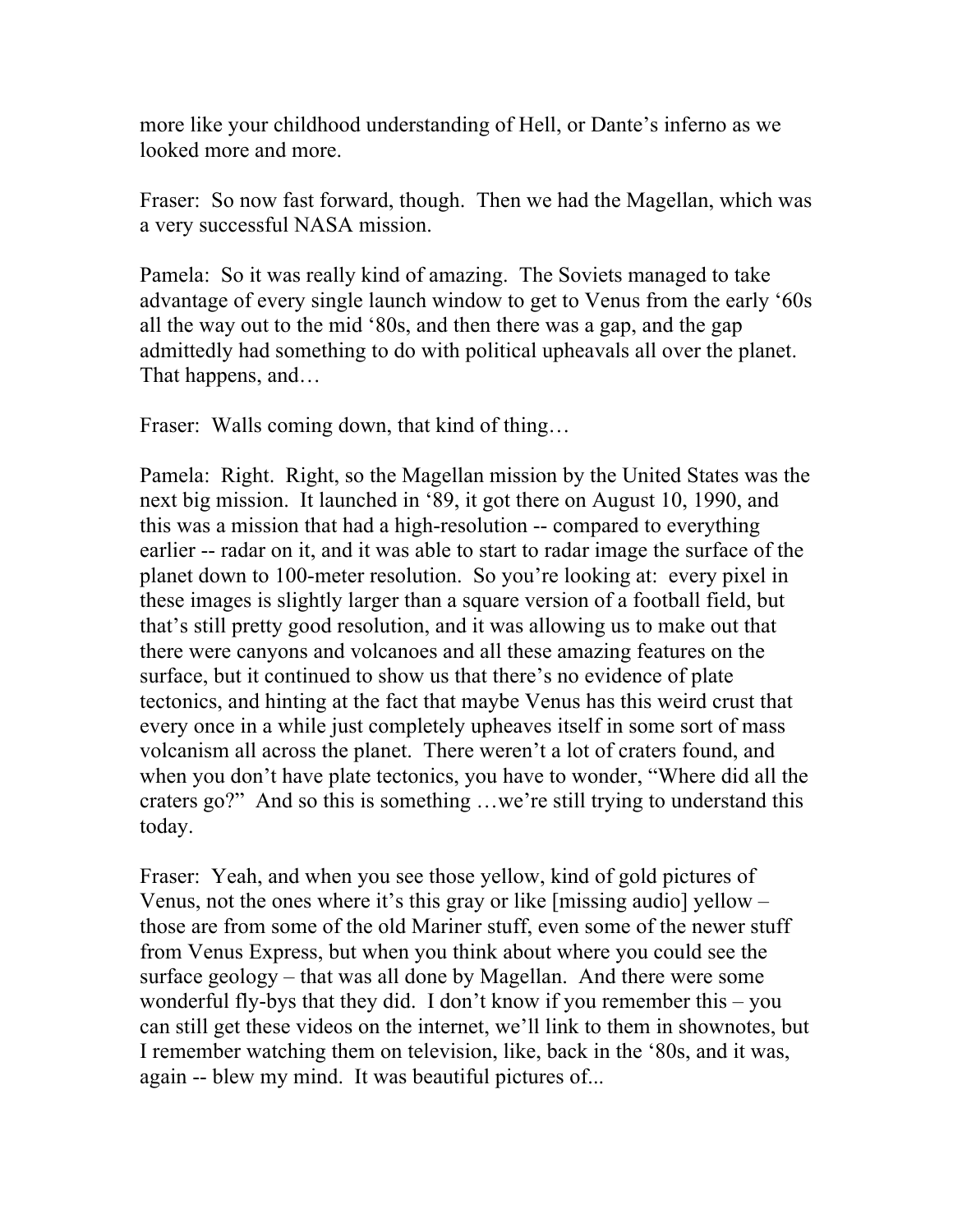Pamela: '90s – didn't get there until 1990.

Fraser: '90s, that's right, 90s, sorry, yeah...these beautiful fly-bys where they'd computer graphic rendered fly-bys of going into Venus, and going down some of this surface geology.

Pamela: Flying through canyons, zooming…

Fraser: Seeing what it might look like flying past shield volcanoes and things like that, yeah, yeah…it was really great, and it made a real difference, made a real impact. So then, I guess, fast forward again to the most recent attempt to explore Venus, which is still happening right now.

Pamela: Right, so there's started to be a series of gaps in our exploration of Venus, and they dovetail in with where we did promote our exploration of Mars. So Venus Express was a mission that arrived in 2006, and it's a mission of the European Space Agency, and it's an atmospheric mission that is working to try and understand how the weather on Venus changes orbit after orbit, trying to understand the amazing vortexes we see in the polar regions of Venus' atmosphere, and what's kind of awesome is it's finding evidence of past oceans that were probably destroyed by the runaway greenhouse effect on Venus. And its most amazing discovery, I really think, is the fact that there are these huge vortexes in the South Pole and you can actually look at it, and we think that perhaps we're seeing almost all the way through that 22-km-deep atmosphere, looking through, basically, the eye of a planetary-wide storm. Another interesting thing is the more we look at the chemistry of the atmosphere, the worse it looks. They were also able to identify hydroxyls in the atmosphere of Venus, and that's just another we'llkill-you type of chemistry.

Fraser: So what does the future hold for the exploration of Venus? Are there any more missions on the books?

Pamela: So, the Soviets (now the Russians), the Russian Roscosmos Space Agency is looking to launch the Venera D spacecraft. It's nominally going to be launched around 2016, and it's going to work to map Venus' surface with an even more powerful radar dish than the one that Magellan had. I heard that there's also going to be, potentially, a series of what look like lawn darts attached to the mission that will send little probes that have a spiky bit on one end and a radio antenna on the other end, drop them all over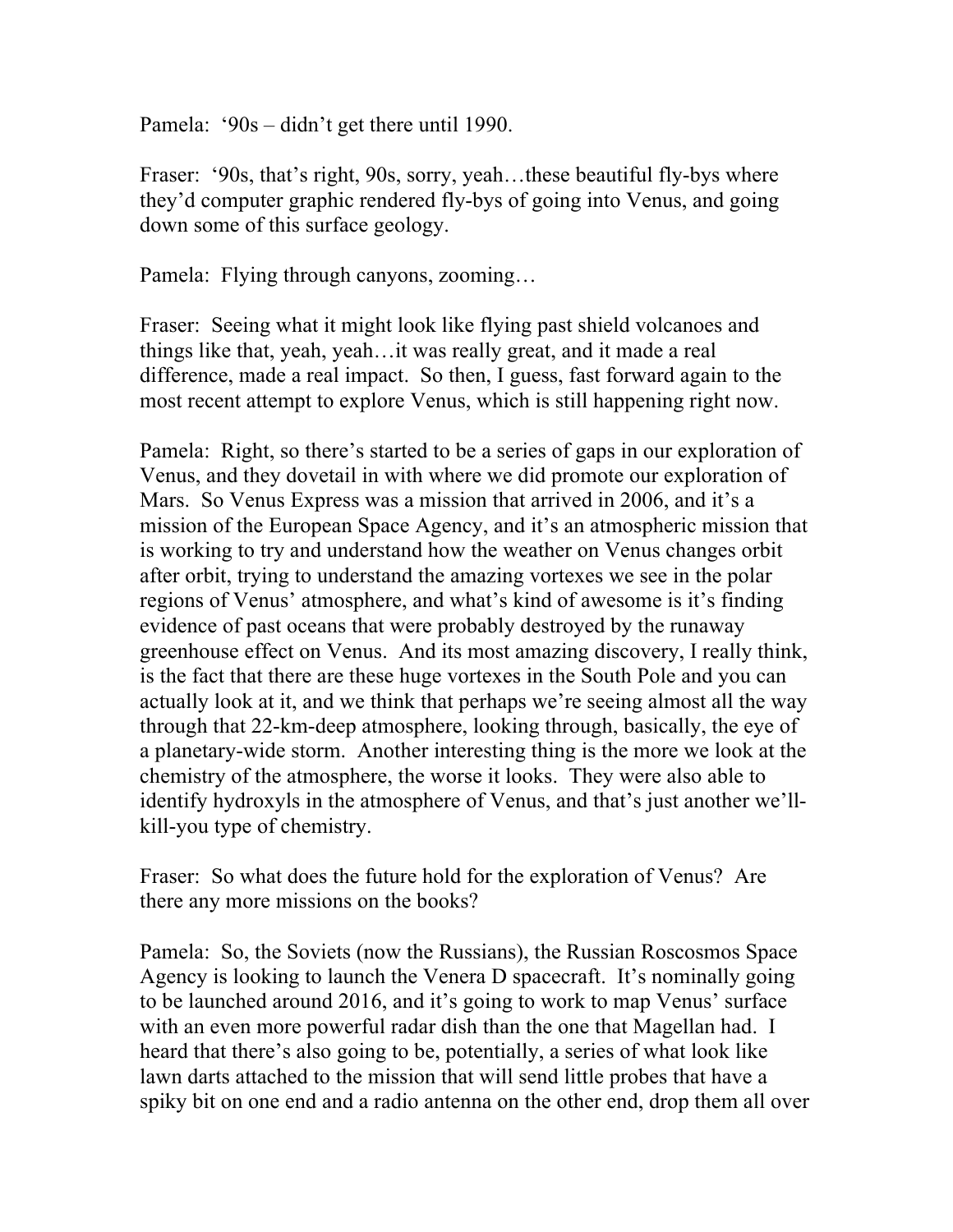the planet to do weather measurements on the surface. And they're also planning a very large, rigorous, or vigorous (I don't know how you want to look at it) lander capable of roving around on the surface of Venus, and I don't even want to think about something that can rove Venus.

Fraser: Well, I think the harder problem with that is it's all about the heat. Heat just builds up and builds up and just cooks all of your instruments and you get to the point where the heat is so hot that it boils that it will boil that it will melt lead, and you need to protect your lander against that heating, and you might start out and the inside of your lander is going to be cooled from space, but over time it's going to get hotter and hotter and hotter, and in fact, we did an article on *Universe Today* a few years ago about this (you can do a …we'll link to it in the shownotes). And you can do a search for like Sterling engines, this kind of engine that you can use, and so they thought if you took a powerful enough power source like obviously like some kind of reactor that you could run a Sterling engine that's purely designed to transfer heat around, and you could actually keep the interior of your rover cool enough long enough that it would be able to survive on the surface, and you could actually get some science done. You might not be able to do what the Mars rovers have done, but you might be able to get by with like weeks, or maybe even days or weeks, and try to make some progress, and try to explore a few rocks, and do some science instead of just fall on the surface of Venus and fry up to the point that all of your interior electronics melts away.

Pamela: And while trying to deal with the heat is definitely the primary problem you have to solve. Once you solve that problem…think about how much harder it is to move when you're at 100 atmospheres. If you've ever driven your car full speed down the highway with the roof off (I advise only doing this in a convertible), if you stick your hand out and feel the air pressure, that starts to give you a sense of the pressure you might experience, but only on one side. Now, you try curling your fingers and stuff like that, it's harder to do with that extra pressure. Now, imagine that extra pressure is bearing down on you from all sides, and you're trying to move forward, to roll forward, to get yourself going with this huge pressure against you. It's going to make everything more energy-intense, although you do have at least all of this heat energy that hopefully you can convert into something useful.